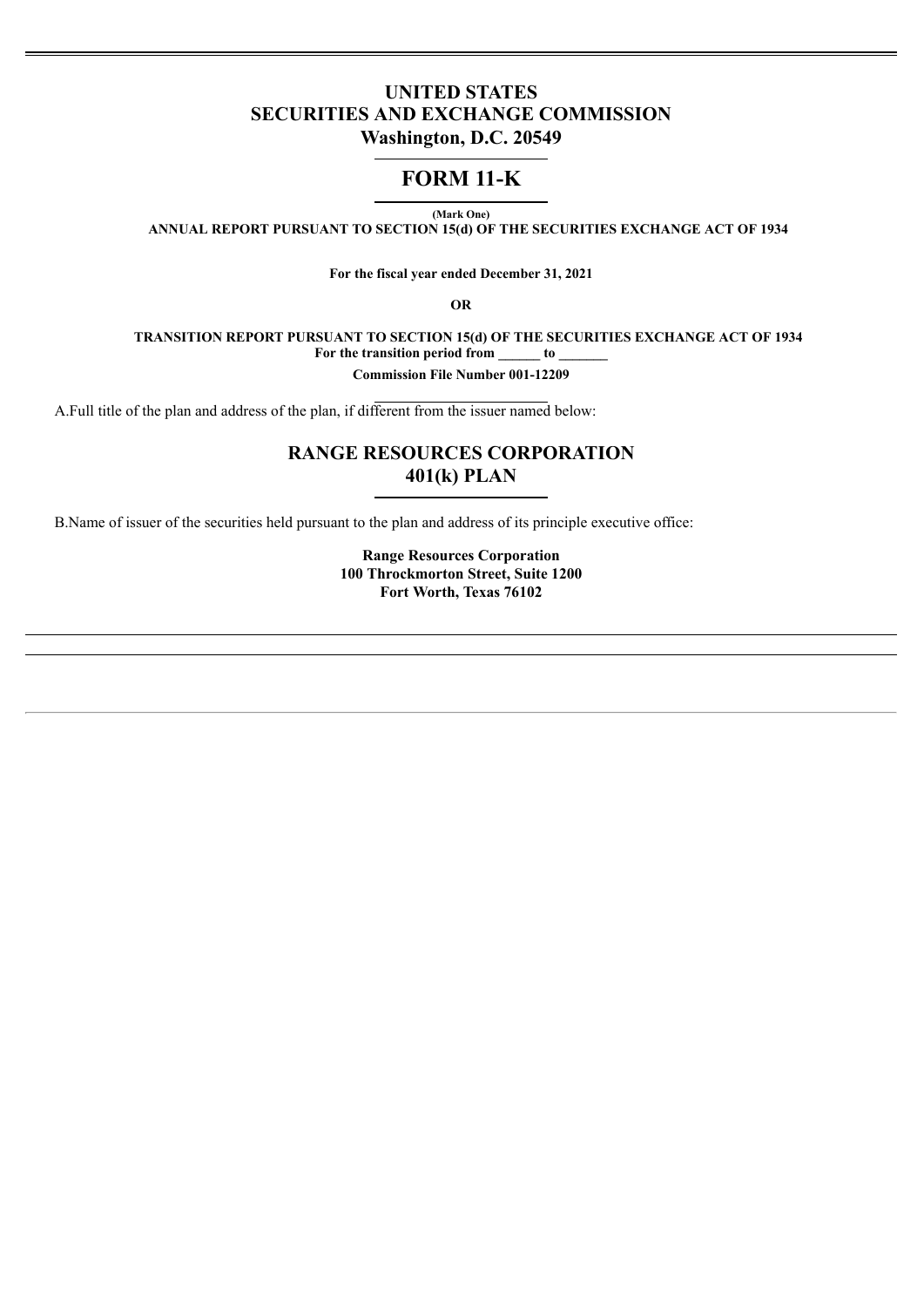<span id="page-1-0"></span>

| <b>TABLE OF CONTENTS</b>                                                     | Page   |
|------------------------------------------------------------------------------|--------|
| Report of Independent Registered Public Accounting Firm                      | $F-2$  |
| <b>Financial Statements</b>                                                  |        |
| <b>Statements of Net Assets Available for Benefits</b>                       | $F-3$  |
| <b>Statements of Changes in Net Assets Available for Benefits</b>            | $F-4$  |
| <b>Notes to Financial Statements</b>                                         | $F-5$  |
| Supplemental Schedule —                                                      |        |
| Form 5500, Schedule H, Line 4i, Schedule of Assets (Held at End of Year)     | $F-12$ |
| <b>SIGNATURE</b>                                                             | $F-13$ |
| <b>Exhibit Index</b>                                                         | $F-14$ |
| <b>Exhibit 23 – Consent of Independent Registered Public Accounting Firm</b> |        |
| <b>Exhibit 99.1 – Certification of Periodic Financial Reports</b>            |        |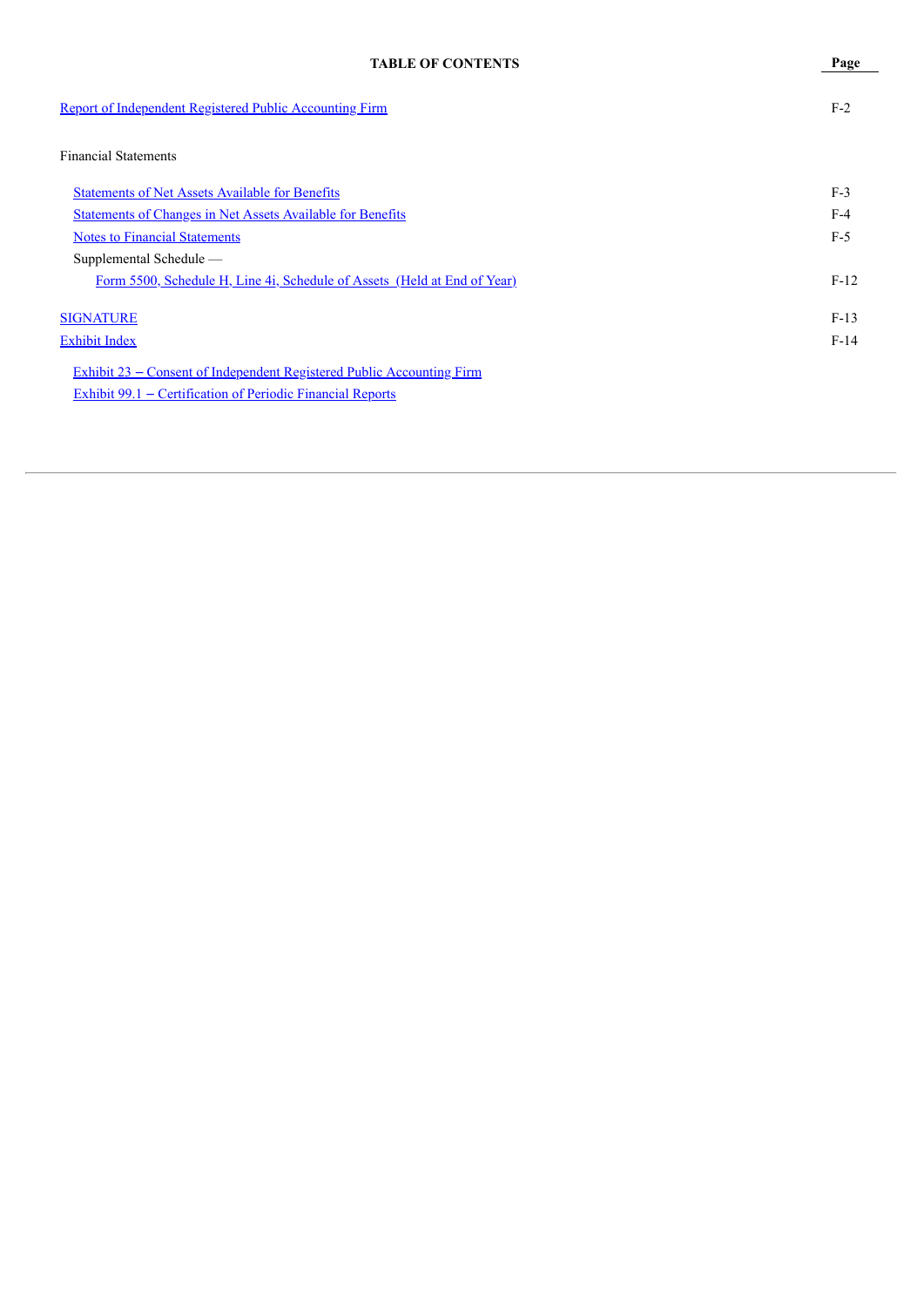#### **REPORT OF INDEPENDENT REGISTERED PUBLIC ACCOUNTING FIRM**

To the Investment Committee of the Range Resources Corporation 401(k) Plan

#### **Opinion on the Financial Statements**

We have audited the accompanying statements of net assets available for benefits of the Range Resources Corporation 401(k) Plan (the "Plan") as of December 31, 2021 and 2020, and the related statements of changes in net assets available for benefits for the years then ended, and the related notes (collectively referred to as the "financial statements"). In our opinion, the financial statements present fairly, in all material respects, the net assets available for benefits of the Plan as of December 31, 2021 and 2020, and the changes in net assets available for benefits for the years then ended, in conformity with accounting principles generally accepted in the United States of America.

#### **Basis for Opinion**

These financial statements are the responsibility of the Plan's management. Our responsibility is to express an opinion on the Plan's financial statements based on our audits. We are a public accounting firm registered with the Public Company Accounting Oversight Board (United States) ("PCAOB") and are required to be independent with respect to the Plan in accordance with the U.S. federal securities laws and the applicable rules and regulations of the Securities and Exchange Commission and the PCAOB.

We conducted our audits in accordance with the standards of the PCAOB. Those standards require that we plan and perform the audit to obtain reasonable assurance about whether the financial statements are free of material misstatement, whether due to error or fraud.

Our audits included performing procedures to assess the risks of material misstatement of the financial statements, whether due to error or fraud, and performing procedures that respond to those risks. Such procedures included examining, on a test basis, evidence regarding the amounts and disclosures in the financial statements. Our audits also include evaluating the accounting principles used and significant estimates made by management, as well as evaluating the overall presentation of the financial statements. We believe that our audits provide a reasonable basis for our opinion.

#### **Supplemental Information**

The supplemental information in the accompanying schedule of Form 5500, Schedule H, Line 4i – Schedule of Assets (Held at End of Year) as of December 31, 2021, has been subjected to audit procedures performed in conjunction with the audit of the Plan's financial statements. The supplemental information is the responsibility of the Plan's management. Our audit procedures included determining whether the supplemental information reconciles to the financial statements or the underlying accounting and other records, as applicable, and performing procedures to test the completeness and accuracy of the information presented in the supplemental information. In forming our opinion on the supplemental information, we evaluated whether the supplemental information, including its form and content, is presented in conformity with the Department of Labor's Rules and Regulations for Reporting and Disclosure under the Employee Retirement Income Security Act of 1974. In our opinion, the supplemental information is fairly stated, in all material respects, in relation to the financial statements as a whole.

/s/ Whitley Penn LLP

We have served as the Plan's auditor since 2001.

Fort Worth, Texas June 15, 2022

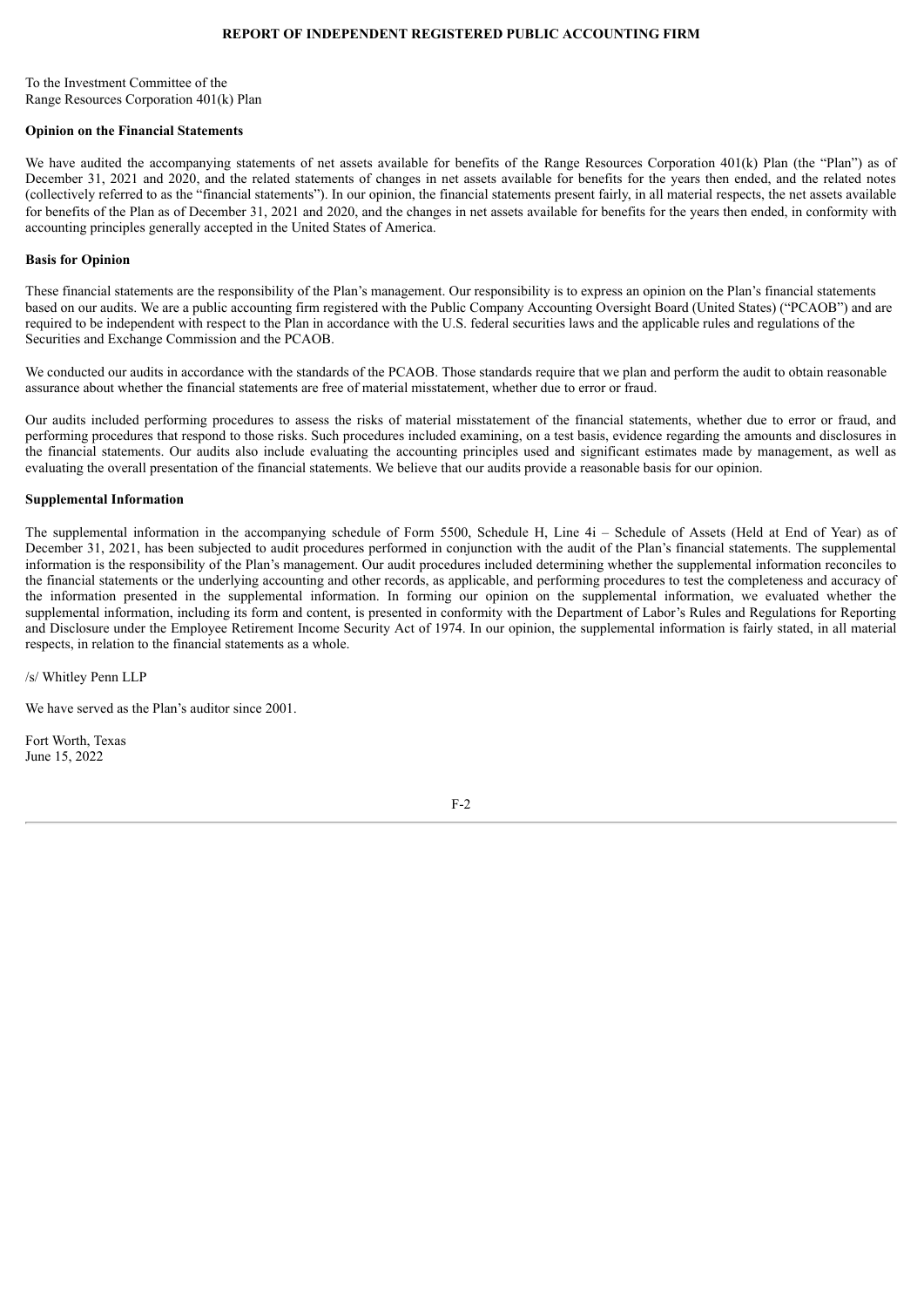#### **RANGE RESOURCES CORPORATION 401(k) PLAN STATEMENTS OF NET ASSETS AVAILABLE FOR BENEFITS**

<span id="page-3-0"></span>

|                                           | December 31, |             |     |             |  |
|-------------------------------------------|--------------|-------------|-----|-------------|--|
|                                           | 2021         |             |     | 2020        |  |
| <b>Assets</b>                             |              |             |     |             |  |
| Investments, at fair value:               |              |             |     |             |  |
| Shares of registered investment companies |              |             |     |             |  |
| Mutual funds                              | S            | 71,315,531  | \$. | 133,704,502 |  |
| Common collective trust                   |              | 97,992,809  |     | 13,586,842  |  |
| Self-directed brokerage                   |              | 1,715,188   |     | 1,557,493   |  |
| Range Resources Corporation common stock  |              | 8,540,173   |     | 3,657,806   |  |
| Total investments at fair value           |              | 179,563,701 |     | 152,506,643 |  |
| Employee receivable                       |              |             |     | 161,561     |  |
| Employer receivable                       |              |             |     | 124,705     |  |
| Notes receivable from participants        |              | 1,558,763   |     | 1,663,019   |  |
| Net assets available for benefits         |              | 181,122,464 |     | 154,455,928 |  |

*See accompanying notes to financial statements.*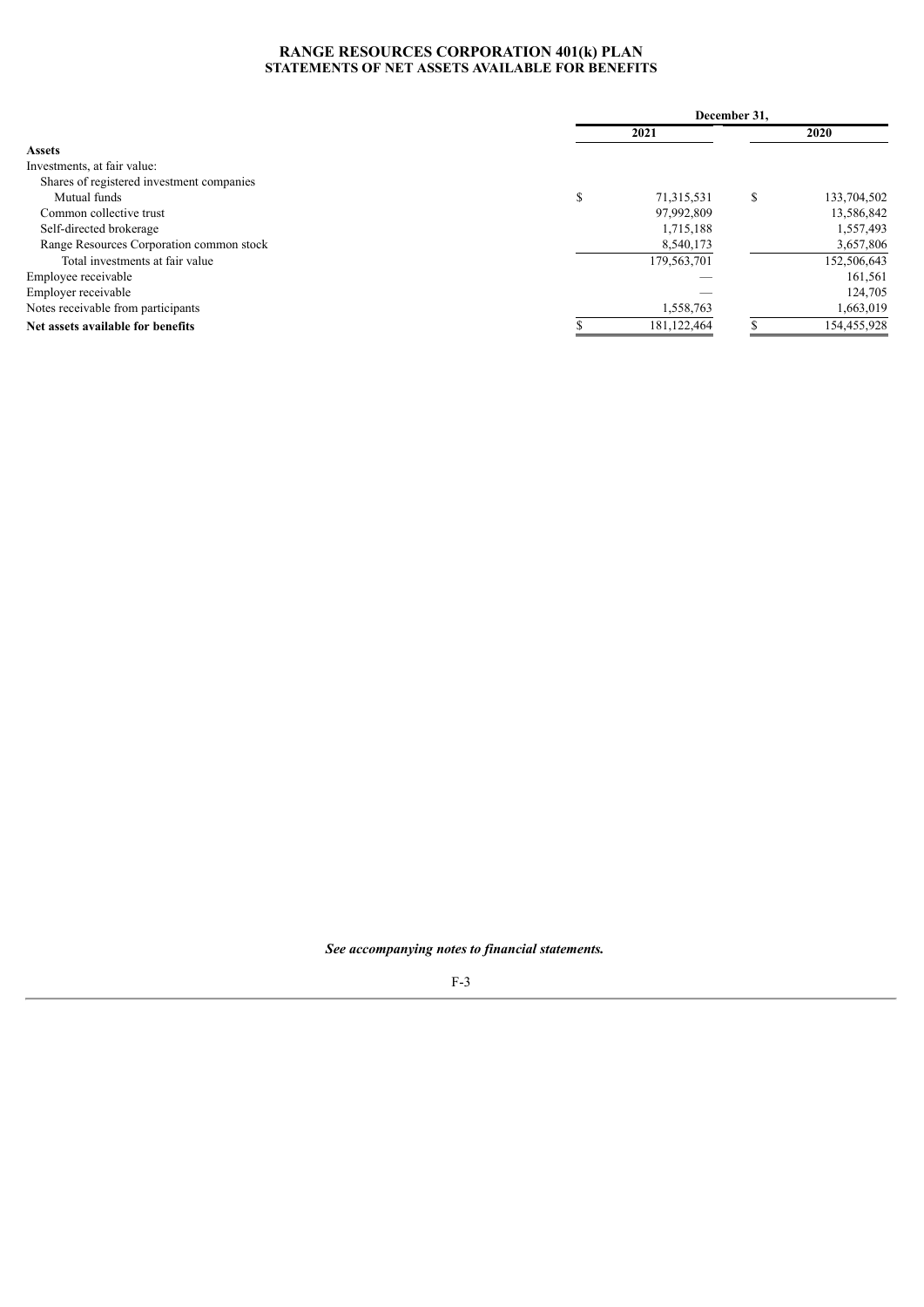#### **RANGE RESOURCES CORPORATION 401(k) PLAN STATEMENTS OF CHANGES IN NET ASSETS AVAILABLE FOR BENEFITS**

<span id="page-4-0"></span>

|                                                        |    | <b>Year Ended December 31,</b> |   |                |  |
|--------------------------------------------------------|----|--------------------------------|---|----------------|--|
|                                                        |    | 2020                           |   |                |  |
| <b>Additions to net assets</b>                         |    |                                |   |                |  |
| Investment income:                                     |    |                                |   |                |  |
| Net realized and unrealized gains on investments       | \$ | 24,155,880                     | S | 14,863,815     |  |
| Interest and dividends                                 |    | 4,444,757                      |   | 5,953,200      |  |
| Total investment income                                |    | 28,600,637                     |   | 20,817,015     |  |
| Contributions:                                         |    |                                |   |                |  |
| Participants                                           |    | 7,006,395                      |   | 7,935,299      |  |
| Employer match                                         |    | 4,576,635                      |   | 5,316,349      |  |
| Rollover and other                                     |    | 383,231                        |   | 405,317        |  |
| Total contributions                                    |    | 11,966,261                     |   | 13,656,965     |  |
| Total additions to net assets                          |    | 40,566,898                     |   |                |  |
| <b>Deductions from net assets</b>                      |    |                                |   |                |  |
| Benefits paid to participants                          |    | (13,900,362)                   |   | (18, 477, 146) |  |
| Total deductions from net assets                       |    | (13,900,362)                   |   | (18, 477, 146) |  |
| Net increase in net assets available for benefits      |    | 26,666,536                     |   | 15,996,834     |  |
| Net assets available for benefits at beginning of year |    | 154,455,928                    |   | 138,459,094    |  |
| Net assets available for benefits at end of year       |    | 181, 122, 464                  |   | 154,455,928    |  |

*See accompanying notes to financial statements.*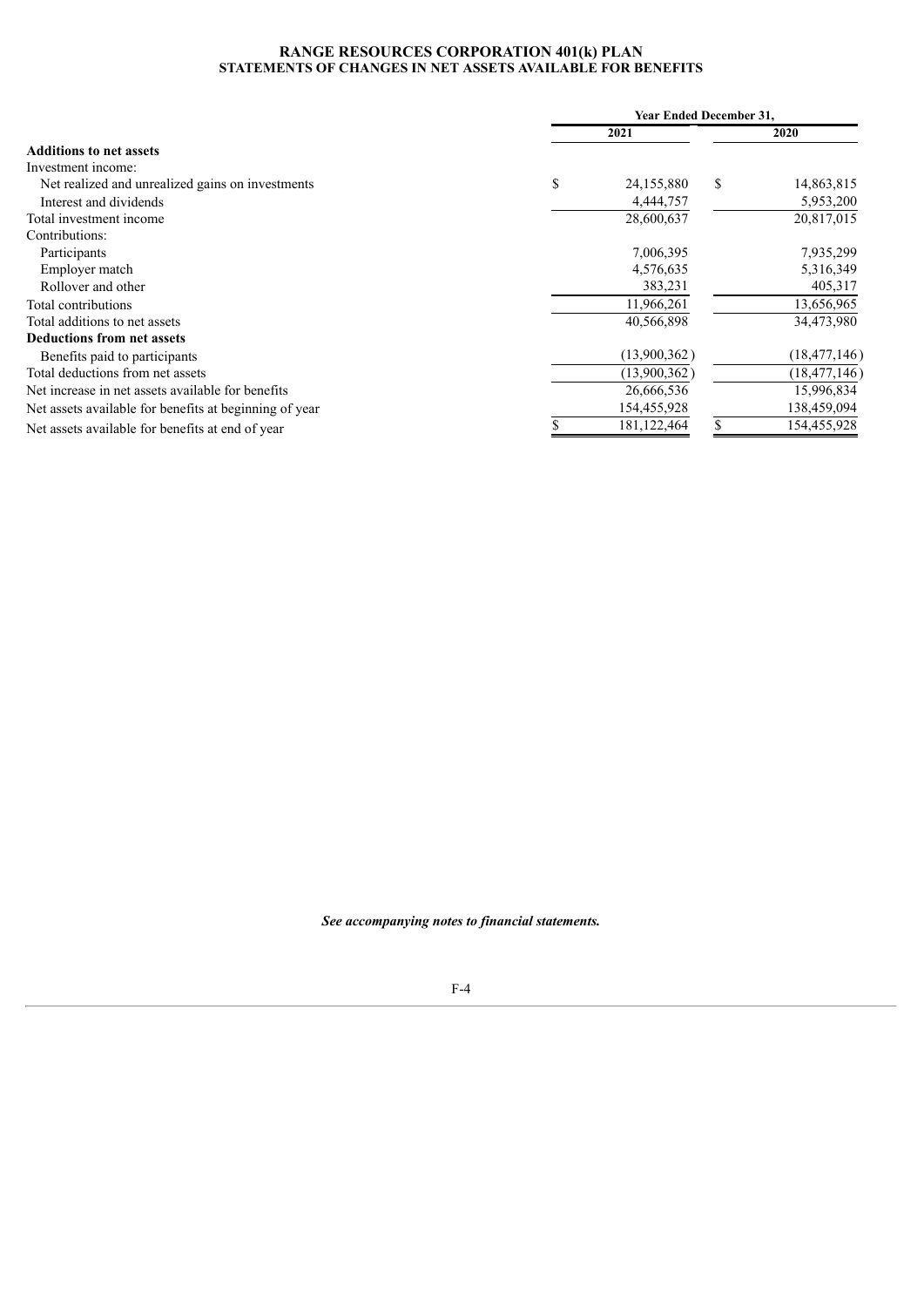#### <span id="page-5-0"></span>**A. Description of the Plan**

#### **Plan Description**

The following description of the Range Resources Corporation 401(k) Plan (the "Plan") provides only general information. The Plan is sponsored by Range Resources Corporation (the "Company" or "Plan Sponsor"). Participants should refer to the Plan agreement for a more complete description of the Plan's provisions.

#### **General**

The Plan was established effective January 1, 1989, and most recently restated effective January 1, 2021, as a defined contribution plan covering employees of the Company who are eighteen years of age or older. The Plan is subject to the provisions of the Employee Retirement Income Security Act of 1974 ("ERISA"). The purpose of the Plan is to encourage employees to save and invest, systematically, a portion of their current compensation in order that they may have a source of additional income upon their retirement, or for their family in the event of death.

Effective January 2021, the Plan changed the mutual fund share classes within the Plan. Additionally, Plan expenses were also revised to directly charge participants fees on an annual or as needed basis as opposed to the Plan directly paying expenses that are then allocated to participants. In August 2021, the Plan was amended to move to a lower cost mutual fund share class for the T. Rowe target date funds. In December 2021, the Plan was further amended to implement a managed payout program designed to support regular monthly payments through retirement and to redefine the definition of compensation eligible for the 401k deferral. Both of these changes were effective January 2022.

The Coronavirus Aid Relief and Economic Security Act ("CARES Act") was passed by the U.S. Congress and thereafter signed into law by President Trump on March 27, 2020. The CARES Act allowed eligible participants to request penalty-free distributions of up to \$100,000 before December 31, 2020 for qualifying reasons associated with the COVID-19 pandemic and permitted suspension of loan payments through December 31, 2020, with loans to be re-amortized as of January 2021 and repayments resuming at that time. The Plan implemented these optional features and written amendments to the Plan to reflect these operational changes will be adopted at a later date in accordance with the applicable law and IRS guidance.

#### **Contributions**

Participants may contribute up to 75% of their annual compensation, as defined by the Plan. Contributions are subject to limitations on annual additions and other limitations imposed by the Internal Revenue Code (the "Code") as defined in the Plan agreement. The Plan allows for both pre-tax and after-tax contributions.

Employees are immediately eligible to participate in the Plan. The Company has an automatic enrollment feature under the Plan. Those employees that do not make an affirmative election to not contribute to the Plan are automatically enrolled in the Plan approximately 45 to 60 days from hire with contributions equal to 6% of pre-tax annual compensation. If those employees added to the Plan under the automatic enrollment feature do not change their deferral, the salary deferral will increase 1% on January 1st of each year up to a maximum salary deferral of 10%.

Employees who are eligible to make salary deferral contributions under the Plan and who have attained age 50 before the close of the Plan year, are eligible for catch-up contributions in accordance with and subject to the limitations imposed by the Code.

Beginning January 1, 2008, the Company began a Qualified Automatic Safe Harbor Matching Contribution ("QASH") in the amount of 100% of the first 6% of deferred compensation. QASH contributions were approximately \$4,577,000 and \$5,316,000 during 2021 and 2020, respectively.

At the discretion of the Board of Directors, the Company may elect to contribute an additional matching contribution based on the amounts of salary and/or bonus deferrals of the participants. The Board did not elect any matching contributions in addition to the QASH contributions in 2021 or 2020.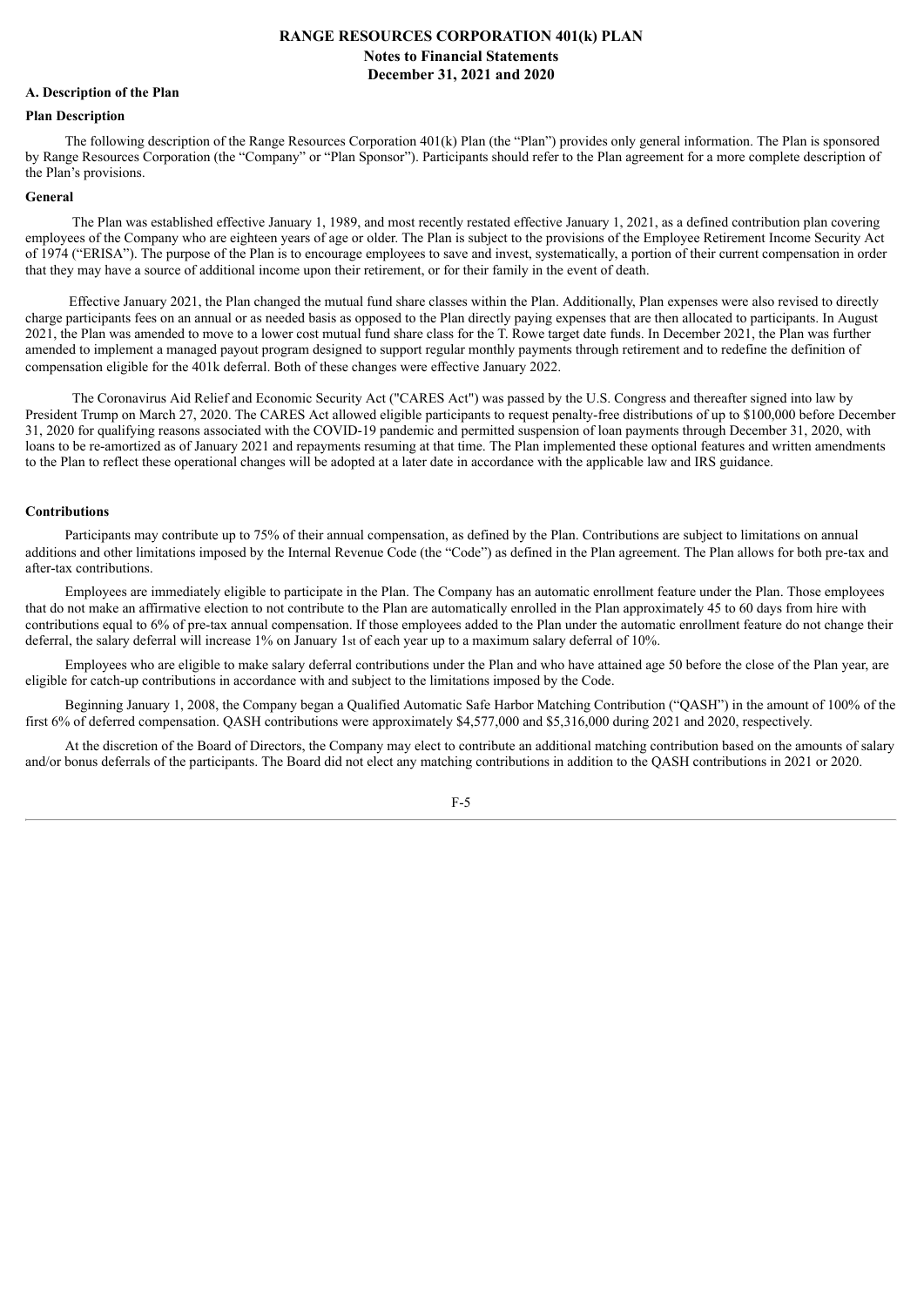#### **RANGE RESOURCES CORPORATION 401(k) PLAN Notes to Financial Statements**

#### **December 31, 2021 and 2020**

#### **A. Description of the Plan – continued**

#### **Participant Accounts**

Each participant's account is credited with the participant's elective contributions, employer contribution(s), and earnings thereon. Allocations are based on participant earnings as defined in the Plan. The benefit to which a participant is entitled is the benefit that can be provided from the participant's vested account.

#### **Vesting**

Participants are immediately fully vested in their elective contributions plus actual earnings thereon. All matching contributions are also immediately vested.

#### **Loans**

Participants may borrow from their fund accounts a minimum of \$1,000 up to a maximum equal to the lesser of \$50,000 or 50% of their vested account balance. Loan terms range from one to five years or, in the case of a loan to acquire or construct the primary residence of a participant, a period not to exceed a repayment period used by commercial lenders for similar loans. The loans are secured by the balance in the participant's account and bear interest at the prime rate plus 2.00%, as defined by the Participant Loan Program. Interest rates for outstanding loans ranged from 5.25% to 7.50% for 2021 and 2020. Principal and interest are paid ratably through payroll deductions. Participants must pay a \$50 annual service fee for outstanding loans issued after March 31, 2018. The CARES Act permitted suspension of loan payments through December 31, 2020, with loans to be re-amortized as of January 2021 and repayments resuming at that time.

#### **Benefit Payments**

Participants withdrawing during the year for reasons of service or disability, retirement, death, or termination are entitled to their vested account balance. Benefits are distributed in the form of rollovers, lump sum distributions or installment payments.

Certain in-service withdrawals are allowed. A participant may also elect to withdraw all or a portion of his or her vested account balance while employed after reaching age 59  $\frac{1}{2}$ . A participant may receive a hardship distribution from salary deferrals if the distribution is: (1) on account of uninsured medical expenses incurred by the participant, their spouse or dependents; (2) for the purchase (excluding mortgage payments) of a principal residence of the participant; (3) for the payment of post-secondary tuition expenses; (4) needed to prevent eviction of the participant from his or her principal residence or foreclosure upon the mortgage of the participant's principal residence; (5) on account of funeral or burial expenses relating to the death of the participant's deceased parent, spouse, child or dependent; or (6) on account of casualty expenses to repair damage to the participant's principal residence. In 2020, participants could request penalty-free distributions of up to \$100,000 before December 31, 2020 for qualifying reasons associated with the COVID-19 pandemic.

#### **B. Summary of Significant Accounting Policies**

#### **Basis of Accounting**

The financial statements of the Plan are presented on the accrual basis of accounting in accordance with accounting principles generally accepted in the United States of America ("U.S. GAAP").

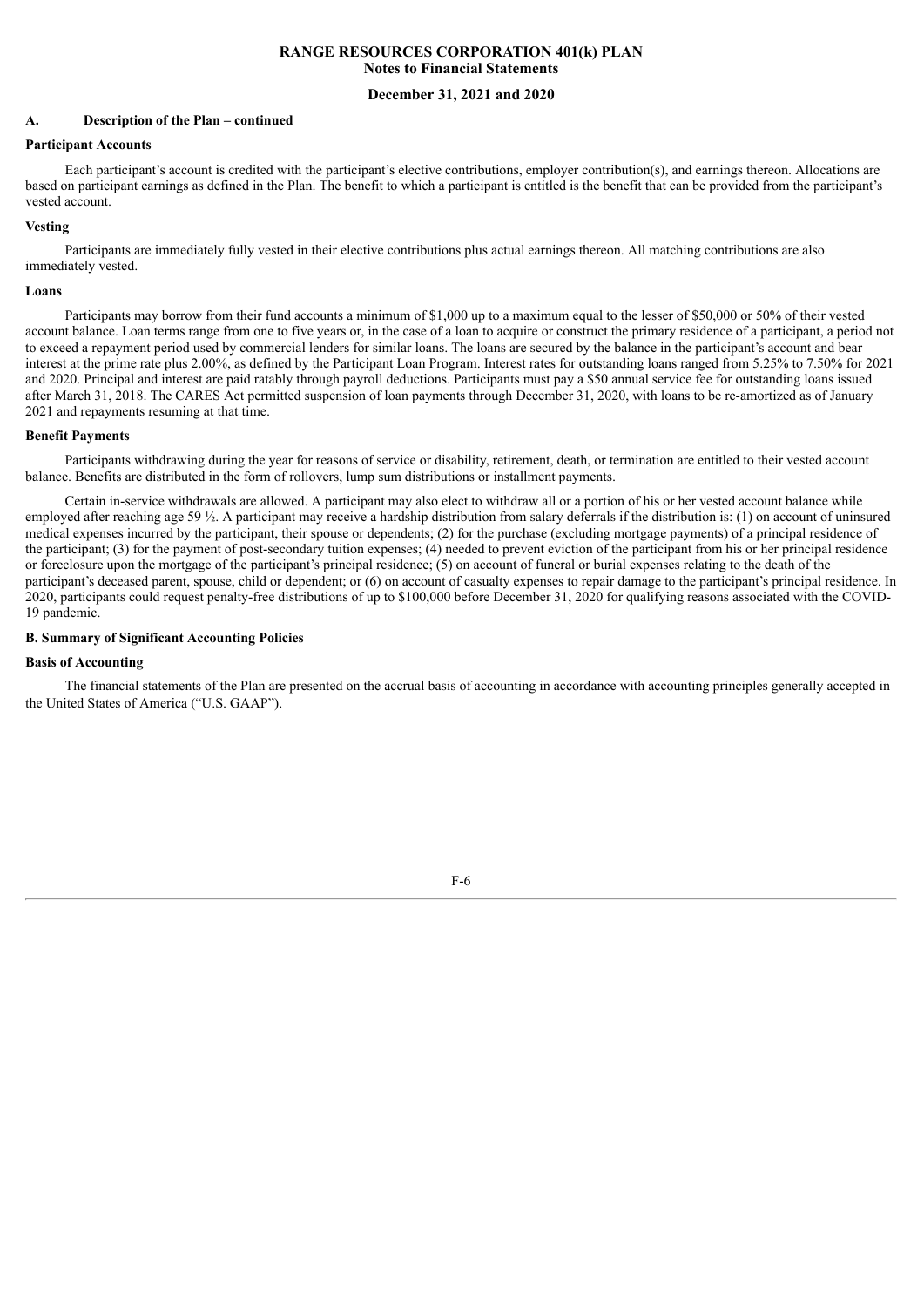#### **B. Summary of Significant Accounting Policies – continued**

#### **Use of Estimates**

The preparation of financial statements in conformity with U.S. GAAP requires management to make estimates and assumptions that affect the reported amounts of assets and liabilities and disclosure of contingent assets and liabilities at the date of the financial statements and the reported amounts of revenue and expenses. Actual results could differ from those estimates and changes in those estimates are recorded when known.

#### **Investment Valuation and Income Recognition**

The Plan's investments are stated at fair value. Quoted market prices are used to value investments in the mutual funds, self-directed brokerage investments, and Range Resources Corporation common stock and there are no redemption restrictions on these investments. The Plan's interest in the common collective trust is valued based on information reported by the investment manager using the audited financial statements of the common collective trust at year-end. These investments are subject to market or credit risks customarily associated with equity investments.

Purchases and sales of securities are recorded on a trade-date basis. Interest income is recorded on an accrual basis. Dividends are recorded on the ex-dividend date. Net realized gains or losses from security transactions are reported on the average historical cost method.

Unrealized appreciation or depreciation of investments represents the increase or decrease in market value during the year. Investment contracts held by a defined-contribution plan are required to be reported at fair value.

#### **Contributions**

Contributions from participants and the Company are accrued in the period in which they are deducted in accordance with salary deferral agreements and as they become obligations of the Company, as determined by the plan administrator.

#### **Payment of Benefits**

Benefits are recorded when paid.

#### **Plan Expenses**

Employees of the Company, who may also be participants in the Plan, perform certain administrative functions with no compensation from the Plan. Administrative costs of the Plan are paid by the participants and are not reflected in the accompanying financial statements.

### **Notes Receivable from Participants**

Notes receivable from participants are valued at the unpaid principal balance plus any accrued but unpaid interest.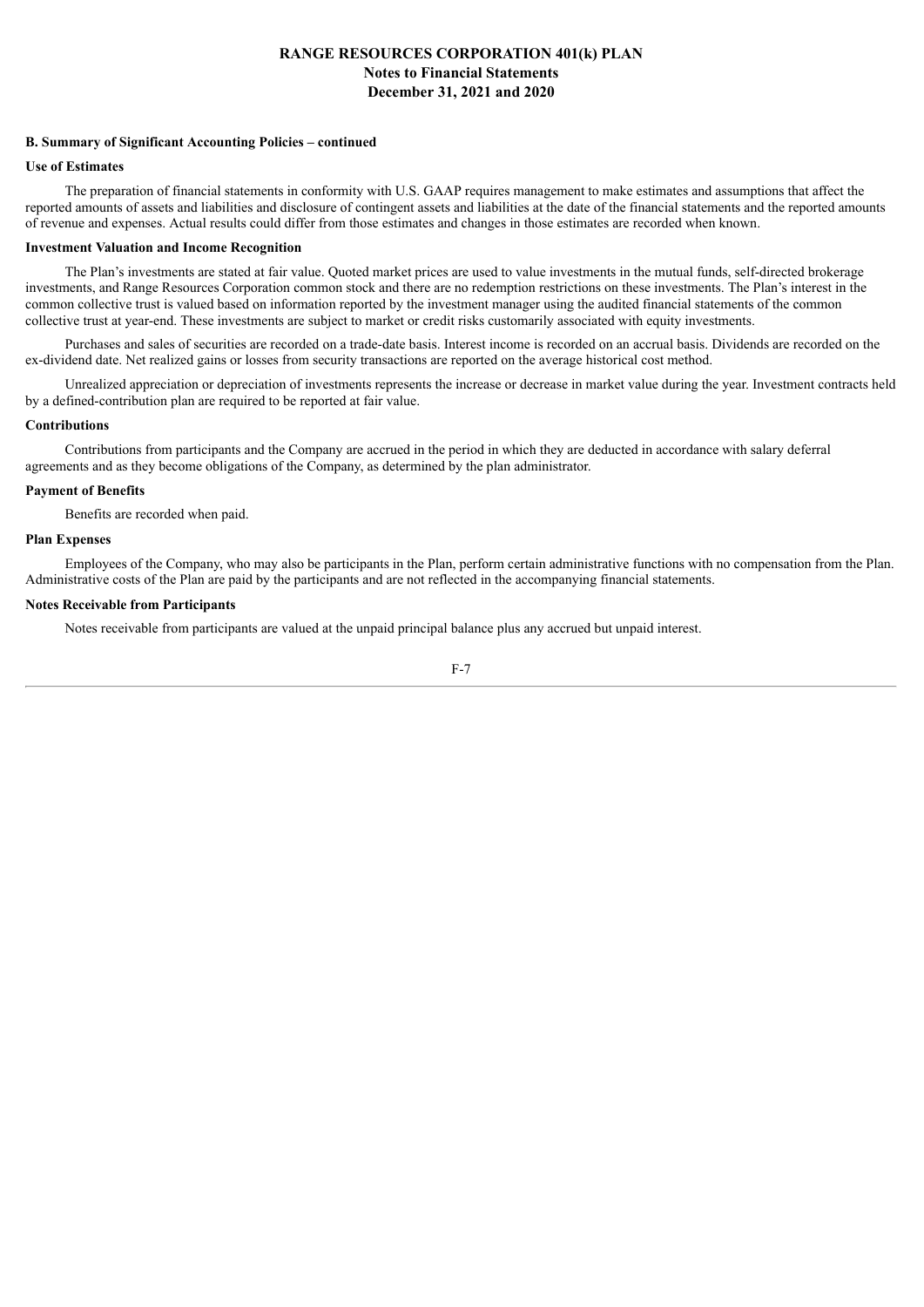#### **C. Investments**

Participants may direct their 401(k) salary and/or bonus deferrals and employer contributions to be invested into any of the investment options offered by the Plan, including Range Resources Corporation common stock. Additionally, upon election, an employee can use a self-directed brokerage account where monies are invested in mutual funds and investment decisions are directed by the employee. Employees are permitted to a maximum investment in the self-directed brokerage account of 100% of their 401(k) investment balance.

Common stock of the Company represented approximately 5% and 2% of net assets available for benefits as of December 31, 2021 and 2020.

#### **D. Tax Status**

Effective January 1, 2021, the Company adopted a T. Rowe Price prototype plan which has been approved by the Internal Revenue Service for use by employers as a qualified plan. Once qualified, the Plan is required to operate in conformity with the Code to maintain its qualification. Management believes the Plan is being operated in compliance with the applicable requirements of the Code and, therefore, believes that the Plan is qualified and the related trust is tax exempt.

The Plan is subject to routine audits by taxing jurisdictions; however, there are currently no audits for any tax periods in progress. The plan administrator believes it is no longer subject to income tax examination for years prior to 2018.

#### **E. Transactions with Related Parties and Parties-in-Interest**

Party-in-interest transactions include those with fiduciaries or employees of the Plan, any person who provides services to the Plan, an employer whose employees are covered by the Plan, an employee organization whose members are covered by the Plan, a person who owns 50% or more of such an employer or employee organization, or relatives of such persons.

Participants have the option to invest their salary and/or bonus deferrals into the Company's common stock. In addition, the Plan invests in shares of mutual funds and a common collective trust managed by T. Rowe Price, which acts as Trustee for these investments as defined by the Plan. Transactions in such investments, as well as notes receivable from participants, qualify as parties-in-interest transactions, which are exempt from the prohibited transaction rules. The Plan paid certain expenses related to Plan operations and investment activity to various services providers. These transactions are party-ininterest transactions under ERISA.

#### **F. Plan Termination**

Although it has not expressed any intent to do so, the Company has the right to terminate the Plan at any time, subject to the provisions of ERISA. In the event of such termination of the Plan, the net assets of the Plan would be distributed among the participants in accordance with ERISA, as the participants are already fully vested.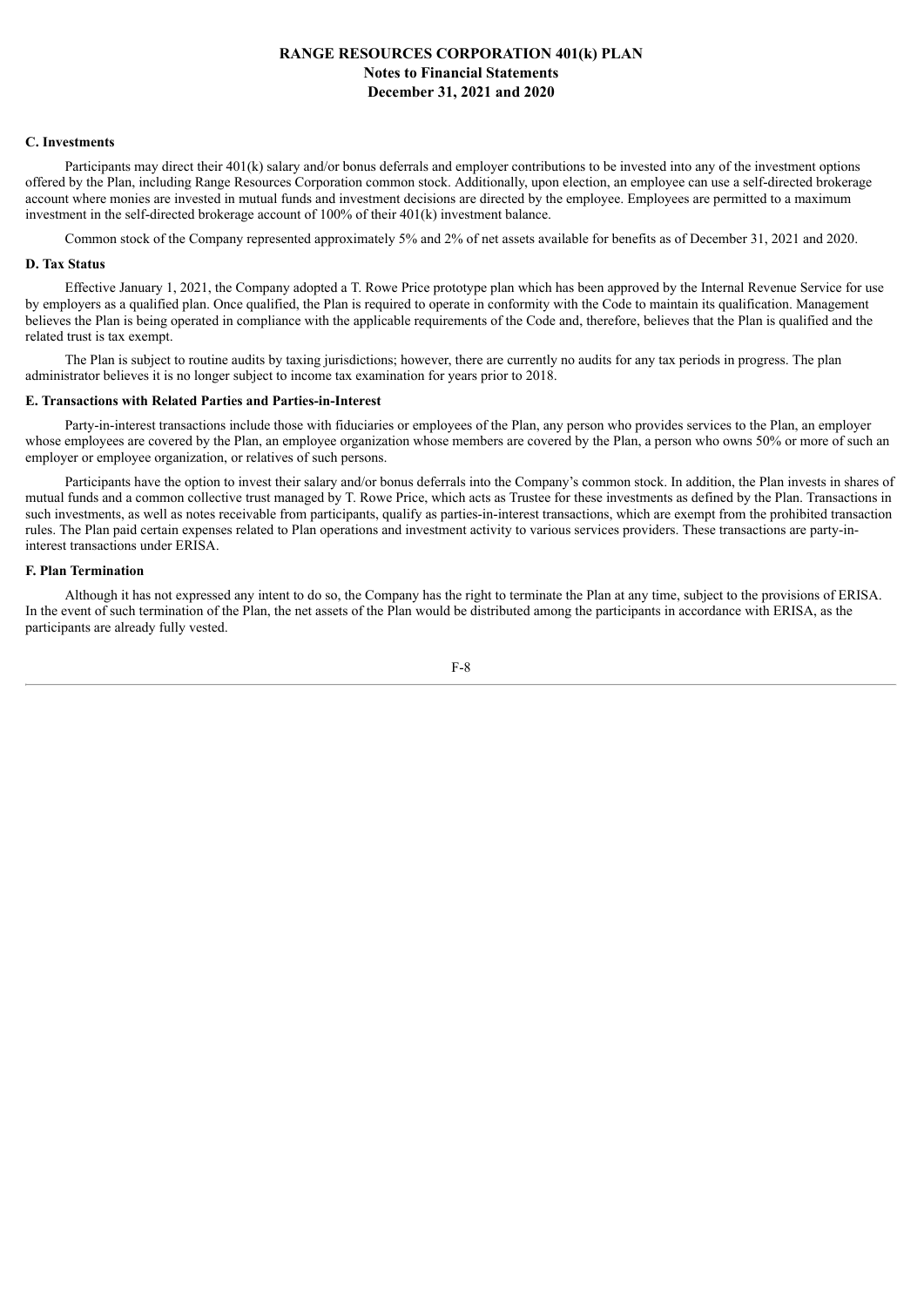#### **G. Fair Value Measurements**

In accordance with U.S. GAAP, fair value measurements are based upon inputs that market participants use in pricing an asset or liability, which are classified into two categories, observable inputs and unobservable inputs. Observable inputs represent market data obtained from independent sources, whereas unobservable inputs reflect a company's own market assumptions, which are used if observable inputs are not reasonably available without undue cost and effort. These two types of inputs are further prioritized into the following fair value input hierarchy:

- **Level 1 –** Inputs are unadjusted, quoted prices in active markets for identical assets or liabilities as of the reporting date.
- **Level 2** Pricing inputs are other than quoted prices in active markets included in Level 1, which are directly or indirectly observable as of the reporting date. Level 2 includes those financial instruments that are valued using models or other valuation methodologies. These models are primarily industry-standard models that consider various assumptions, including quoted forward prices for commodities, time value, volatility factors, and current market and contractual prices for the underlying instruments, as well as other relevant economic measures. Where observable inputs are available, directly or indirectly, for substantially the full term of the asset or liability, the instrument is categorized in Level 2.
- Level 3 Pricing inputs include significant inputs that are generally less observable from objective sources. These inputs may be used with internally developed methodologies that result in management's best estimate of fair value.

The Plan uses a market approach for fair value measurements and endeavors to use the best information available. Accordingly, valuation techniques that maximize the use of observable inputs are favored.

These items are classified in their entirety based on the lowest priority level of input that is significant to the fair value measurement. The assessment of the significance of a particular input to the fair value measurement requires judgment and may affect the placement of assets and liabilities within the levels of the fair value hierarchy. Mutual funds in Level 1 are measured at fair value with a market approach using the published net asset values ("NAV") of the shares held by the Plan at year-end. Range Resources Corporation common stock in Level 1 is exchange traded and measured at fair value with a market approach using the closing price. Self-directed brokerage in Level 1 is measured at fair value with a market approach using the published NAV of the mutual fund shares held by the Plan at year-end. For investments valued at NAV, there are no significant restrictions on redeeming these investments at NAV.

Investments in the common collective trust during the plan year included the T. Rowe Price Stable Value Fund, T. Rowe Price Retirement Funds and Prudential Total Return Bond. These investments consist of public or private investment vehicles valued using the NAV computed daily as of close of business each day by the Trustee of the fund. The NAV is used as a practical expedient to estimate fair value and is based on the value of the underlying assets owned by the fund, then divided by the number of shares outstanding. Redemption is permitted daily with a required twelve-month notice period that is only applicable to the Plan, with no other restrictions. There are no unfunded commitments.

 $F_0$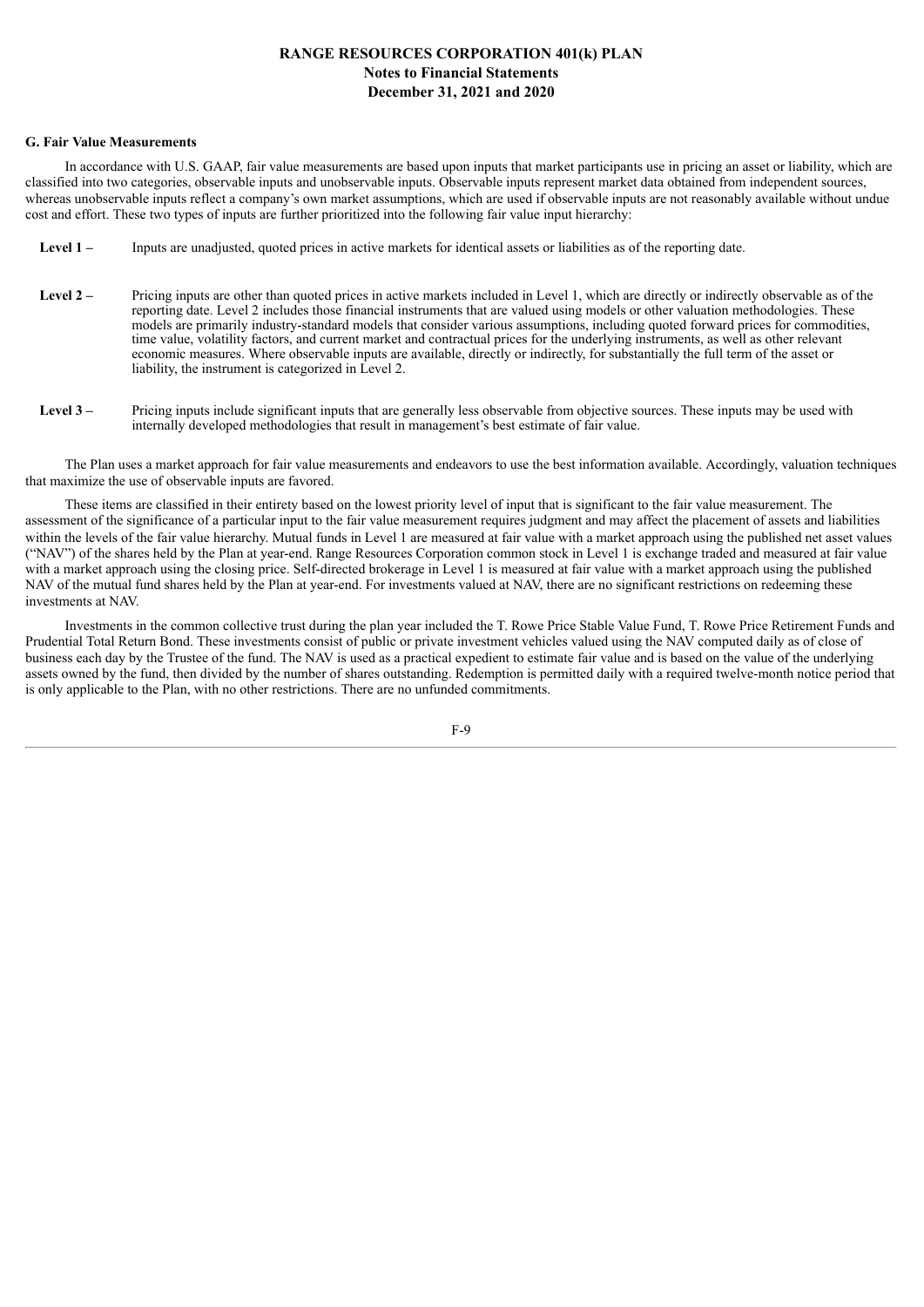# **G. Fair Value Measurements — continued**

The following tables present the fair value hierarchy table for investments measured at fair value, on a recurring basis:

|                                              |                                                    |             | Fair Value Measurements at December 31, 2021 Using                             |            |                                               |  |                                                 |  |
|----------------------------------------------|----------------------------------------------------|-------------|--------------------------------------------------------------------------------|------------|-----------------------------------------------|--|-------------------------------------------------|--|
|                                              | Total Carrying Value as<br>of December 31.<br>2021 |             | Quoted Prices in<br>Active Markets for<br><b>Identical Assets</b><br>(Level 1) |            | Significant<br>Observable Inputs<br>(Level 2) |  | Significant Unobservable<br>Inputs<br>(Level 3) |  |
| Mutual funds                                 | S                                                  | 71,315,531  | ъ.                                                                             | 71,315,531 | -S                                            |  |                                                 |  |
| Range Resources Corporation common stock     |                                                    | 8,540,173   |                                                                                | 8,540,173  |                                               |  |                                                 |  |
| Self-directed brokerage                      |                                                    | 1,715,188   |                                                                                | 1,715,188  |                                               |  |                                                 |  |
| Total investment in the fair value hierarchy |                                                    | 81.570.892  |                                                                                | 81,570,892 |                                               |  |                                                 |  |
| Common collective trust measured at NAV*     |                                                    | 97,992,809  |                                                                                |            |                                               |  |                                                 |  |
| Total investment at fair value               |                                                    | 179,563,701 |                                                                                |            |                                               |  |                                                 |  |

|                                                                                          |                                                    |                                       | Fair Value Measurements at December 31, 2020 Using                                    |                                       |                                               |  |                                                 |  |
|------------------------------------------------------------------------------------------|----------------------------------------------------|---------------------------------------|---------------------------------------------------------------------------------------|---------------------------------------|-----------------------------------------------|--|-------------------------------------------------|--|
|                                                                                          | Total Carrying Value as<br>of December 31.<br>2020 |                                       | <b>Ouoted Prices in</b><br>Active Markets for<br><b>Identical Assets</b><br>(Level 1) |                                       | Significant Observable<br>Inputs<br>(Level 2) |  | Significant Unobservable<br>Inputs<br>(Level 3) |  |
| Mutual funds<br>Range Resources Corporation common stock<br>Self-directed brokerage      |                                                    | 133,704,502<br>3,657,806<br>1,557,493 | S                                                                                     | 133,704,502<br>3,657,806<br>1,557,493 |                                               |  |                                                 |  |
| Total investment in the fair value hierarchy<br>Common collective trust measured at NAV* |                                                    | 138,919,801<br>13,586,842             |                                                                                       | 138,919,801                           |                                               |  |                                                 |  |
| Total investment at fair value                                                           |                                                    | 152,506,643                           |                                                                                       |                                       |                                               |  |                                                 |  |

\*Certain investments that are measured at fair value using the NAV per share (or its equivalent) as a practical expedient have not been categorized in the fair value hierarchy. The fair value amounts presented in this table are intended to permit reconciliation of the fair value hierarchy to the amounts presented on the Statements of Net Assets Available for Benefits.  $F-10$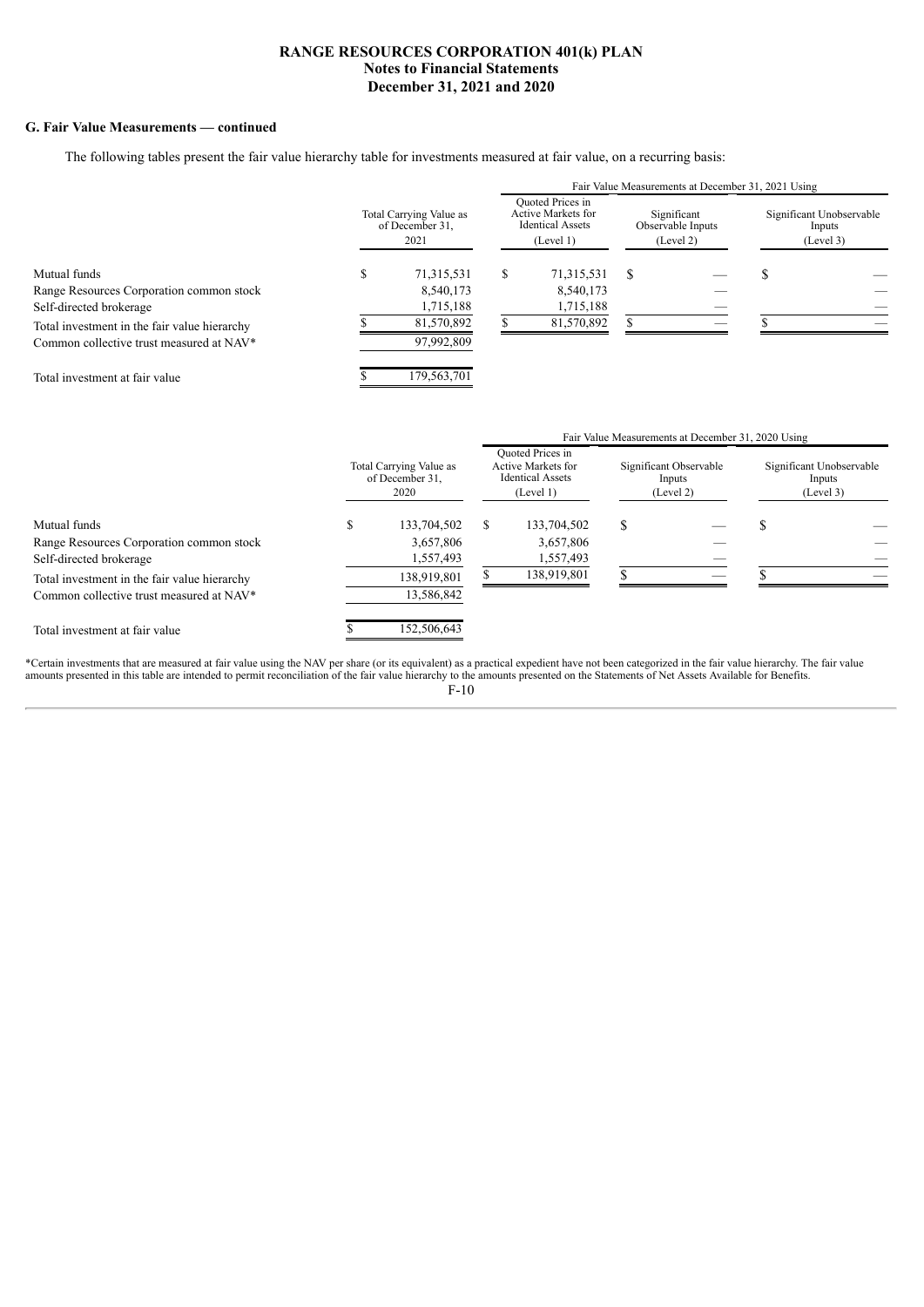### **H. Risks and Uncertainties**

The Plan invests in various investment securities. Investment securities are exposed to various risks including interest rate, market and credit risks. Due to the level of risk associated with certain investment securities, it is at least reasonably possible that changes in the value of investment securities will occur in the near term and that such changes could materially impact participants' account balances and the amounts reported in the Statements of Net Assets Available for Benefits.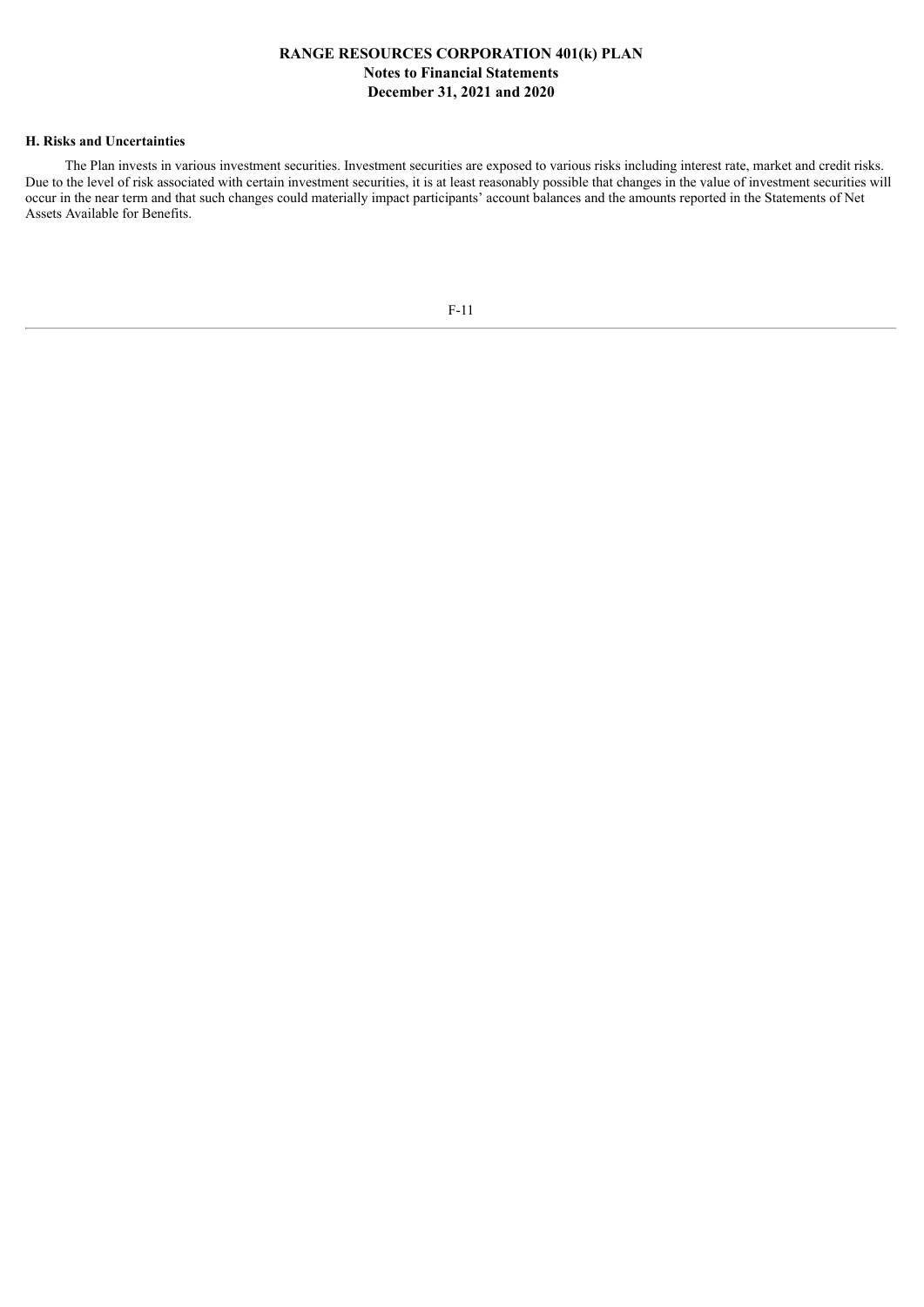#### **RANGE RESOURCES CORPORATION 401(k) PLAN FORM 5500, SCHEDULE H, LINE 4i, SCHEDULE OF ASSETS (HELD AT END OF YEAR) December 31, 2021**

### <span id="page-12-0"></span>**EIN: 34-1312571 Plan: 002**

|               | (b)<br><b>Identity of Issuer,</b>       | (c)<br><b>Description of Investment, including</b>  |                   | (e)          |
|---------------|-----------------------------------------|-----------------------------------------------------|-------------------|--------------|
|               | <b>Borrower</b> or                      | <b>Maturity Date, Rate of Interest,</b>             | (d)               | Current      |
| (a)           | <b>Similar Party</b>                    | <b>Collateral, Par or Maturity Value</b>            | <b>Cost Value</b> | <b>Value</b> |
|               | T. Rowe Price                           | Retirement 2050 Fund                                | $\mathbf S$<br>** | 18,456,814   |
| $\star$       | T. Rowe Price                           | Retirement 2030 Fund                                | $**$              | 18,004,579   |
| $\mathcal{A}$ | T. Rowe Price                           | Stable Value Fund                                   | $***$             | 12,993,465   |
|               | Vanguard                                | <b>Institutional Index</b>                          | $***$             | 12,839,173   |
|               | <b>MFS</b>                              | Growth R6                                           | $***$             | 12,722,668   |
| $\star$       | T. Rowe Price                           | Retirement 2040 Fund                                | $***$             | 11,850,055   |
| $\star$       | T. Rowe Price                           | Retirement 2045 Fund                                | $**$              | 10,542,194   |
| $\star$       | Range Resources Corporation             | Common Stock                                        | $**$              | 8,540,173    |
| $\mathbf{r}$  | T. Rowe Price                           | Retirement 2055 Fund                                | $**$              | 7,287,481    |
|               | Vanguard                                | <b>Equity Income</b>                                | $**$              | 6,740,326    |
|               | <b>MFS</b>                              | International Diversification R6                    | $* *$             | 5,251,221    |
|               | Janus Henderson                         | Enterprise Fund Class T                             | $**$              | 4,476,111    |
| $\star$       | T. Rowe Price                           | Retirement 2025 Fund                                | $* *$             | 4,179,401    |
| $\star$       | T. Rowe Price                           | Retirement 2035 Fund                                | $**$              | 4,094,963    |
| $\pm$         | T. Rowe Price                           | Retirement 2020 Fund                                | $***$             | 4,018,852    |
|               | John Hancock                            | Disciplined Value Mid Cap - I                       | $***$             | 3,526,023    |
|               | American Beacon                         | Small Cap Value Institutional                       | $* *$             | 3,196,065    |
|               | <b>Blackrock</b>                        | Global Allocation Fund - Institutional              | $***$             | 2,576,451    |
| $\star$       | T. Rowe Price                           | QM U.S. Small-Cap Growth Equity                     | $**$              | 2,561,335    |
|               | Vanguard                                | Mid Cap Index Admiral                               | $**$              | 2,435,342    |
|               | Deutsche                                | Real Estate Securities - Institutional              | $* *$             | 2,252,213    |
|               | Prudential                              | <b>Total Return Bond</b>                            | $**$              | 2,192,837    |
|               | Vanguard                                | Small Cap Index Admiral                             | $* *$             | 2,102,058    |
| $\star$       | T. Rowe Price                           | Retirement 2015 Fund                                | $**$              | 2,042,927    |
|               | Pimco                                   | Income Institutional                                | $**$              | 1,955,428    |
|               | Pimco                                   | Real Return Fund                                    | $***$             | 1,542,089    |
|               | Vanguard                                | Total International Stock Index Admiral             | $* *$             | 1,412,302    |
|               | Vanguard                                | <b>Total Bond Index Admiral</b>                     | $***$             | 1,241,416    |
| $\star$       | T. Rowe Price                           | <b>International Discovery Fund</b>                 | $* *$             | 1,203,432    |
| $\star$       | T. Rowe Price                           | Retirement 2060 Fund                                | $**$              | 1,191,232    |
|               | Vanguard                                | <b>REIT Index Fund Admiral Shares</b>               | $**$              | 1,065,837    |
|               | Goldman Sachs                           | Emerging Markets Equity Insights Fund International | $* *$             | 1,021,794    |
| $\star$       | T. Rowe Price                           | Retirement Balanced                                 | $* *$             | 689,477      |
|               | Pimco                                   | International Bond (USD Hedged) - Institutional     | $**$              | 648,754      |
| $\star$       | T. Rowe Price                           | New ERA Fund                                        | $* *$             | 515,784      |
| $\star$       | T. Rowe Price                           | Retirement 2005 Fund                                | $**$              | 292,403      |
| $\star$       | T. Rowe Price                           | Retirement 2010 Fund                                | $**$              | 148,136      |
|               | Vanguard                                | Federal Money Market Fund                           | $**$              | 29,709       |
| $\star$       | T. Rowe Price                           | Retirement 2065 Fund                                | $**$              | 7,993        |
|               | Self-directed brokerage                 | Various investments in mutual funds                 | $***$             | 1,715,188    |
| $\star$       | Participant loans                       | 5.25 % - 7.50%; 1 - 5 years                         | $-0-$             | 1,558,763    |
|               |                                         |                                                     |                   |              |
|               |                                         |                                                     | S                 | 181,122,464  |
| $\star$       | A party-in-interest as defined by ERISA |                                                     |                   |              |

\*\* Cost not necessary due to participant-directed investments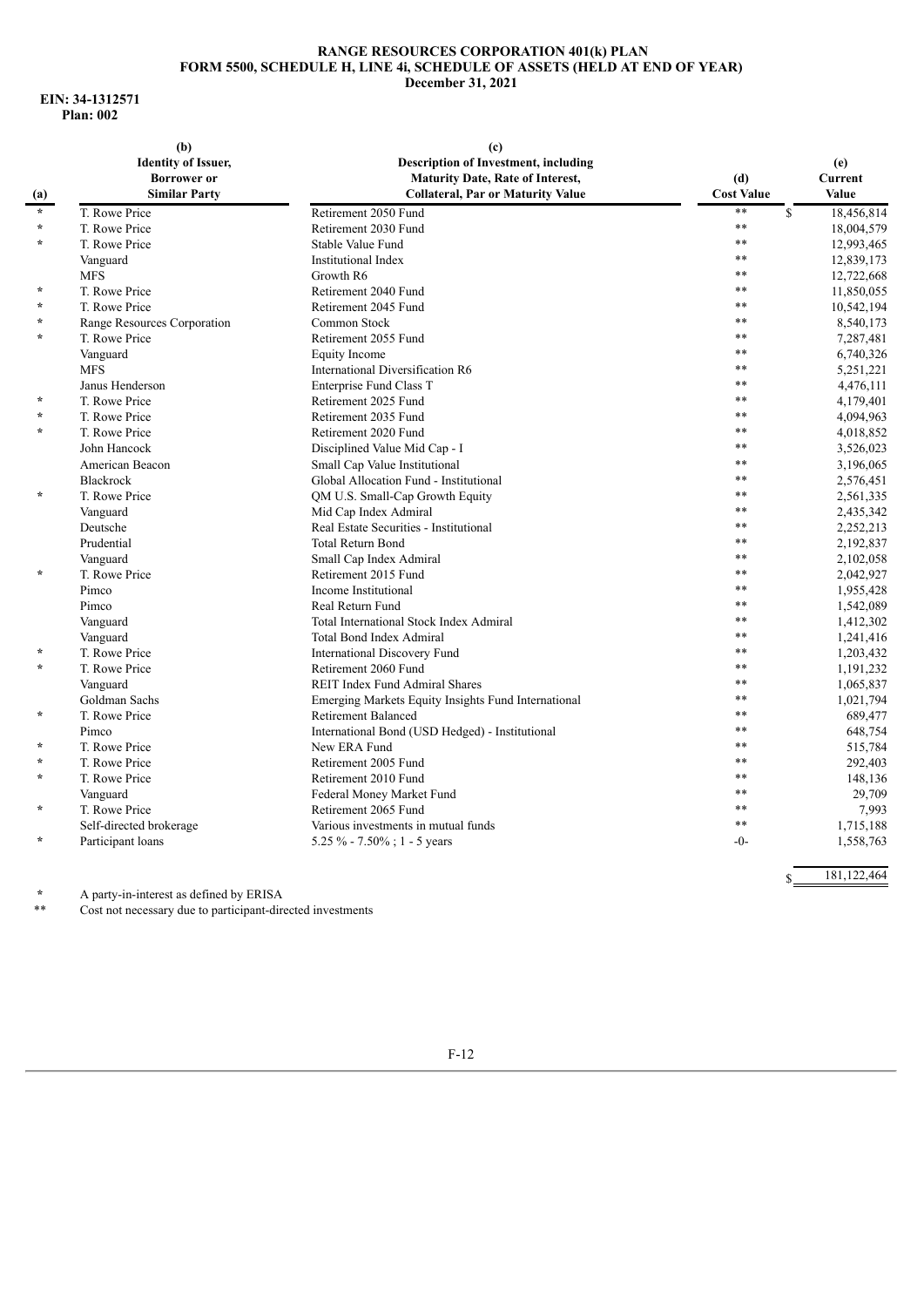#### **SIGNATURE**

<span id="page-13-0"></span>*The Plan.* Pursuant to the requirements of the Securities Exchange Act of 1934, the trustee has duly caused this annual report to be signed on their behalf by the undersigned hereunto duly authorized.

### **RANGE RESOURCES CORPORATION 401(K) PLAN**

Date: June 15, 2022 /s/ DORI A. GINN

**Dori A. Ginn**

**Senior Vice President, Controller and Principal Accounting Officer**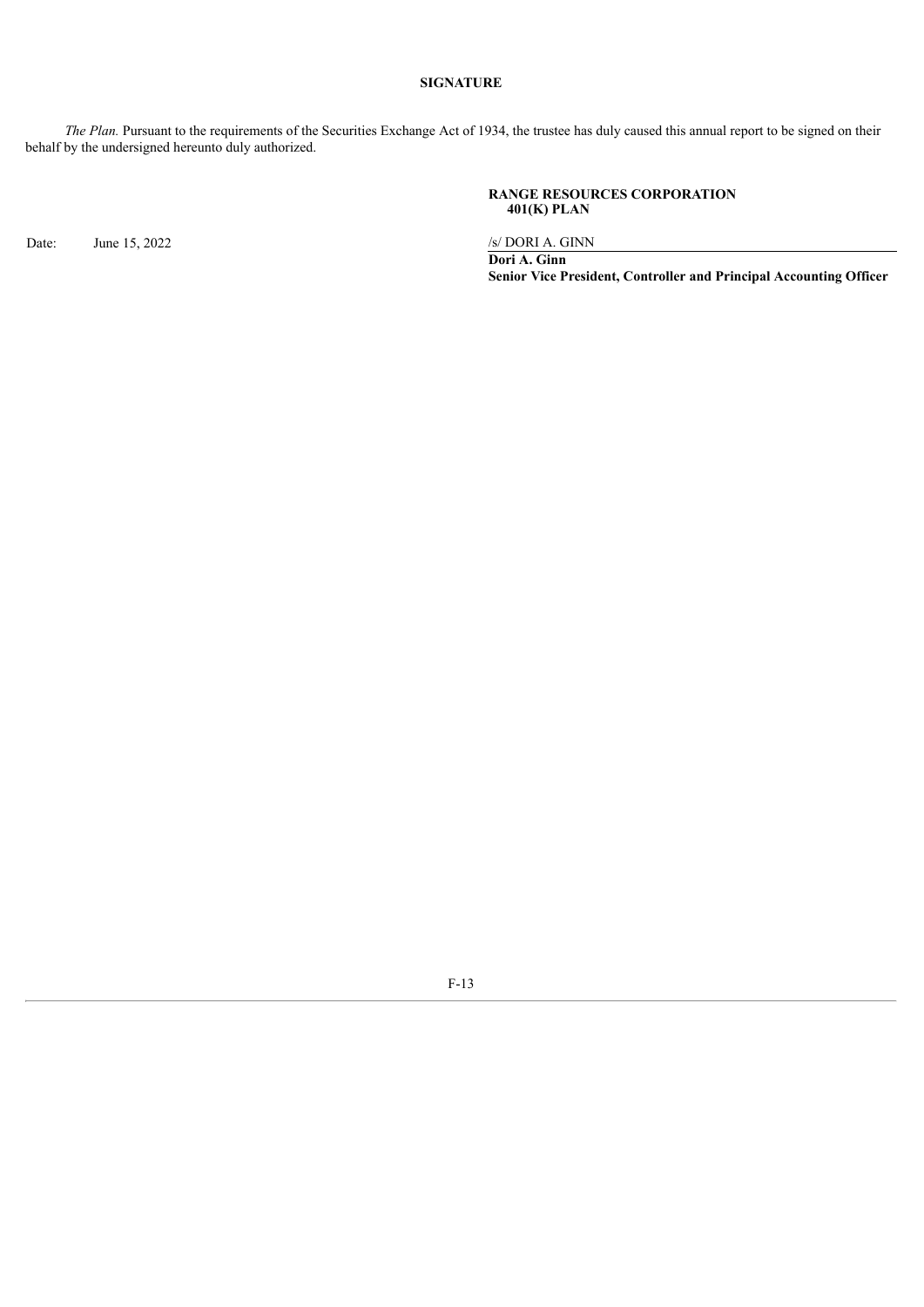## **Exhibit Index**

# <span id="page-14-0"></span>**Number Exhibit**

- 23\* Consent of [Independent](#page-15-0) Registered Public Accounting Firm
- 99.1\* Certification of the December 31, 2021 Annual Report of Form 11-K, pursuant to Section 906 of the [Sarbanes-Oxley](#page-16-0) Act of 2002, by the Principal Accounting Officer of the Plan

\*included herewith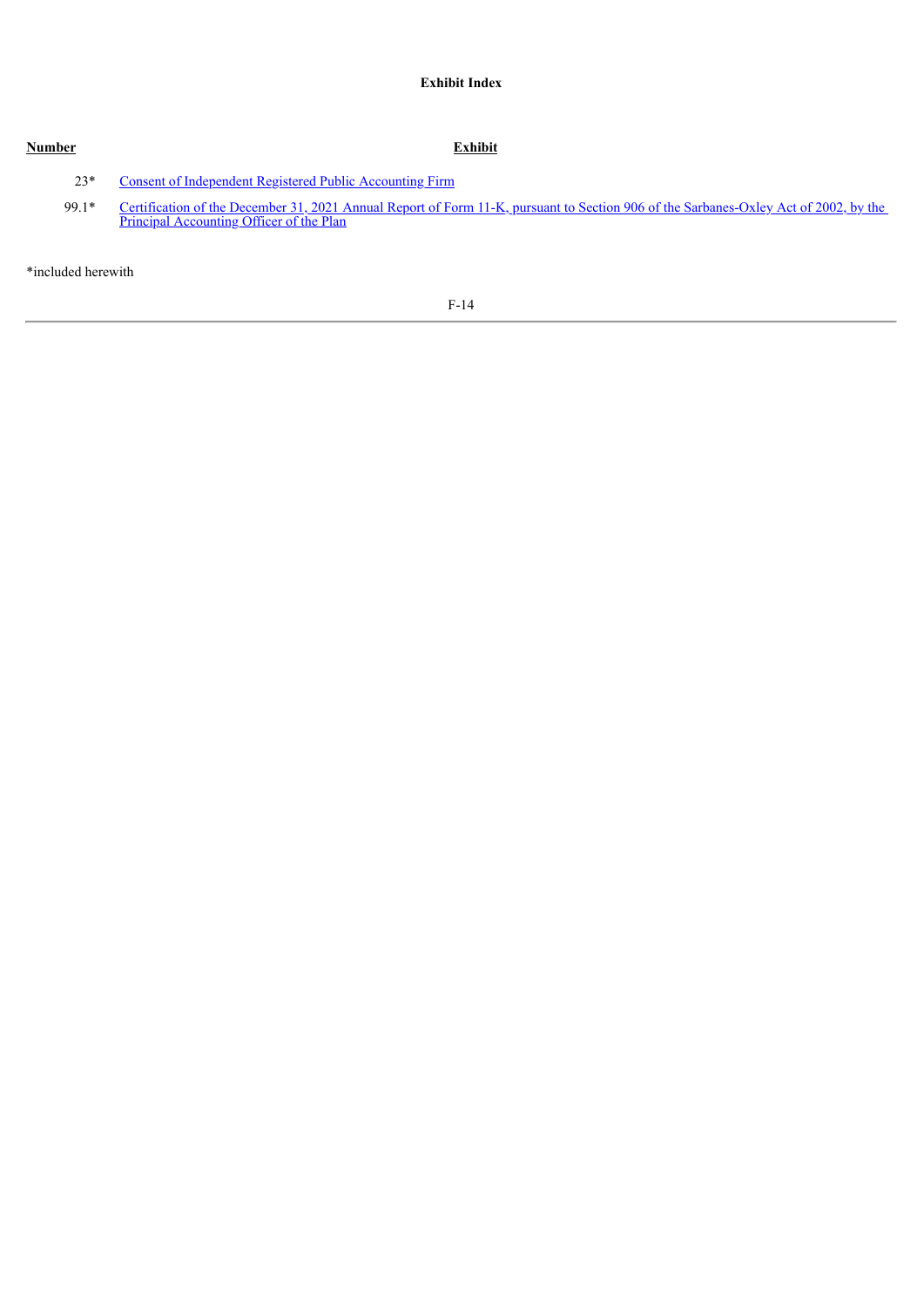# **CONSENT OF INDEPENDENT REGISTERED PUBLIC ACCOUNTING FIRM**

<span id="page-15-0"></span>We consent to the incorporation by reference in Registration Statement Nos. 333-44821 and 333-69905 on Form S-8 of Range Resources Corporation of our report dated June 15, 2022, with respect to the statements of net assets available for benefits of the Range Resources Corporation 401(k) Plan as of December 31, 2021 and 2020, the related statements of changes in net assets available for benefits for the years then ended, and the related supplemental schedule of Form 5500, Schedule H, Line 4i- Schedule of Assets (Held at End of Year) as of December 31, 2021, which report appears in the December 31, 2021, annual report on Form 11-K of the Range Resources Corporation 401(k) Plan for the year ended December 31, 2021.

/s/ Whitley Penn LLP

Fort Worth, Texas June 15, 2022